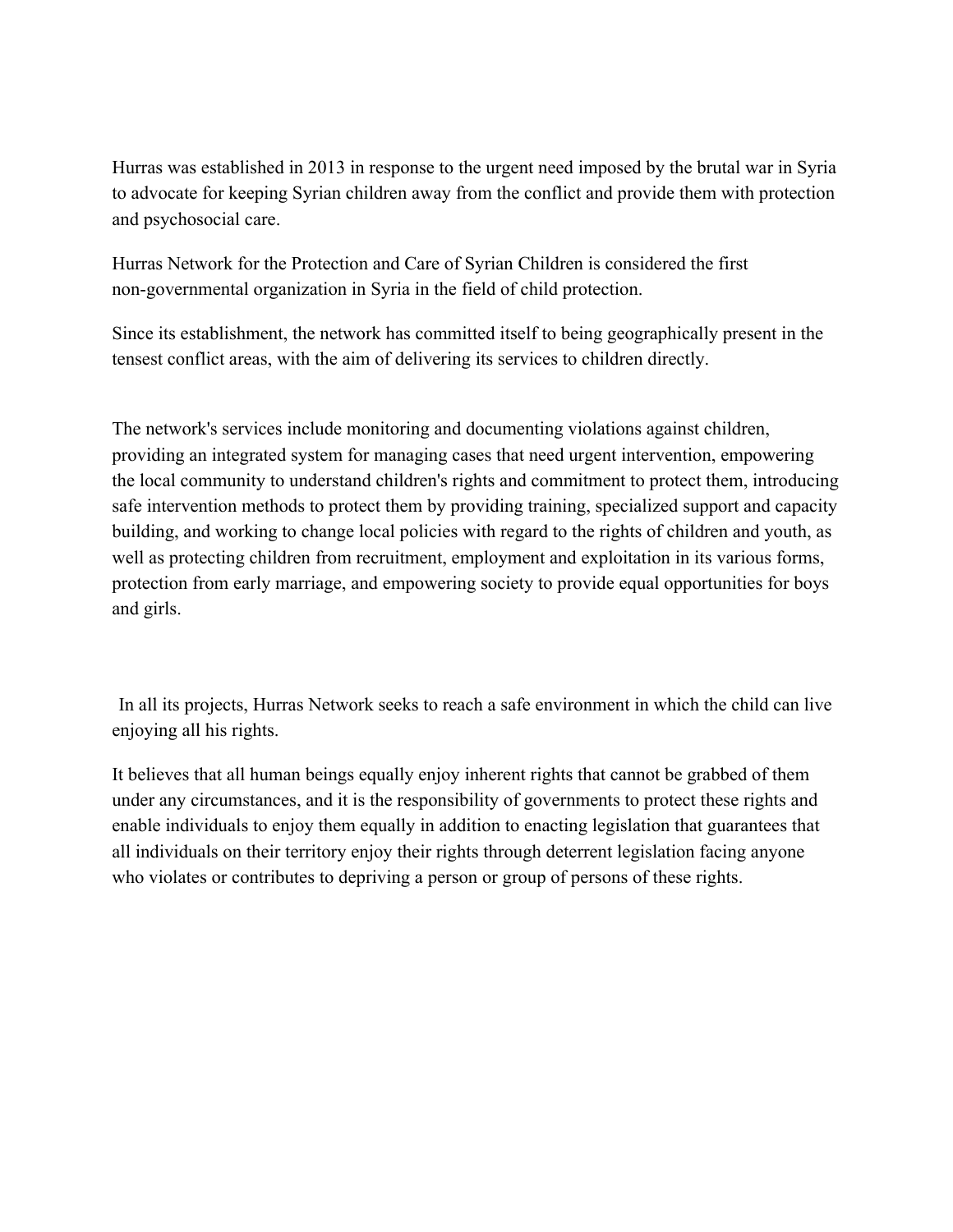Children in particular enjoy special protection because they are the most vulnerable group and are unable to access their right separately without the help of the family, society and the state, especially the basic rights that are inherent to the child from birth, such as the right to life and the right to nationality.

Hurras believes that the most dangerous type of violence that can be practiced against this group is legal violence, when some of the law practices cause harm or denying from basic rights with legislative support.

Therefore, in its report on the International Covenant on Civil and Political Rights, Hurras will discuss articles related to children that contain texts of Syrian law which contain clear violation of the covenant that would affect the protection of children and their future, as in some articles of the Syrian penal code or the nationality law, or some of the current governmental practices that would affect inalienable and original rights of children.

Articles of the Covenant to be discussed:

Article 6, paragraph 1 of the International Covenant on Civil and Political Rights Article 9, paragraph 4 of the International Covenant on Civil and Political Rights Article 24, paragraph 1 of the International Covenant on Civil and Political Rights Article 24, paragraph 3 of the International Covenant on Civil and Political Rights Article 2, paragraph 1 of the International Covenant on Civil and Political Rights

## **The right to life:**

The right to life is an inherent right of every person, and governments must take all necessary measures to protect this right from aggression. War or armed conflicts do not allow this right to be arbitrarily grabbed.

The weapons used today in the Syrian conflict by government and pro-government forces show no regard for this right.

Government forces have used, according to a [report](https://undocs.org/ar/S/2020/525) issued by the Independent International Commission of Inquiry on the Syrian Arab Republic \* ["They have erased the dreams of](https://news.un.org/ar/story/2020/01/1047282) [children](https://news.un.org/ar/story/2020/01/1047282)", cluster munitions, heat bombs and chemical weapons, which by their nature are unable to identify the military target and are unable to determine the size of the victims, which caused the fall of a large number of victims, especially children, throughout the years of war. 897 children were killed and deprived of the right to life in Syria in 2019. Most of these cases were killed by government forces that are primarily responsible for protecting children on their territory.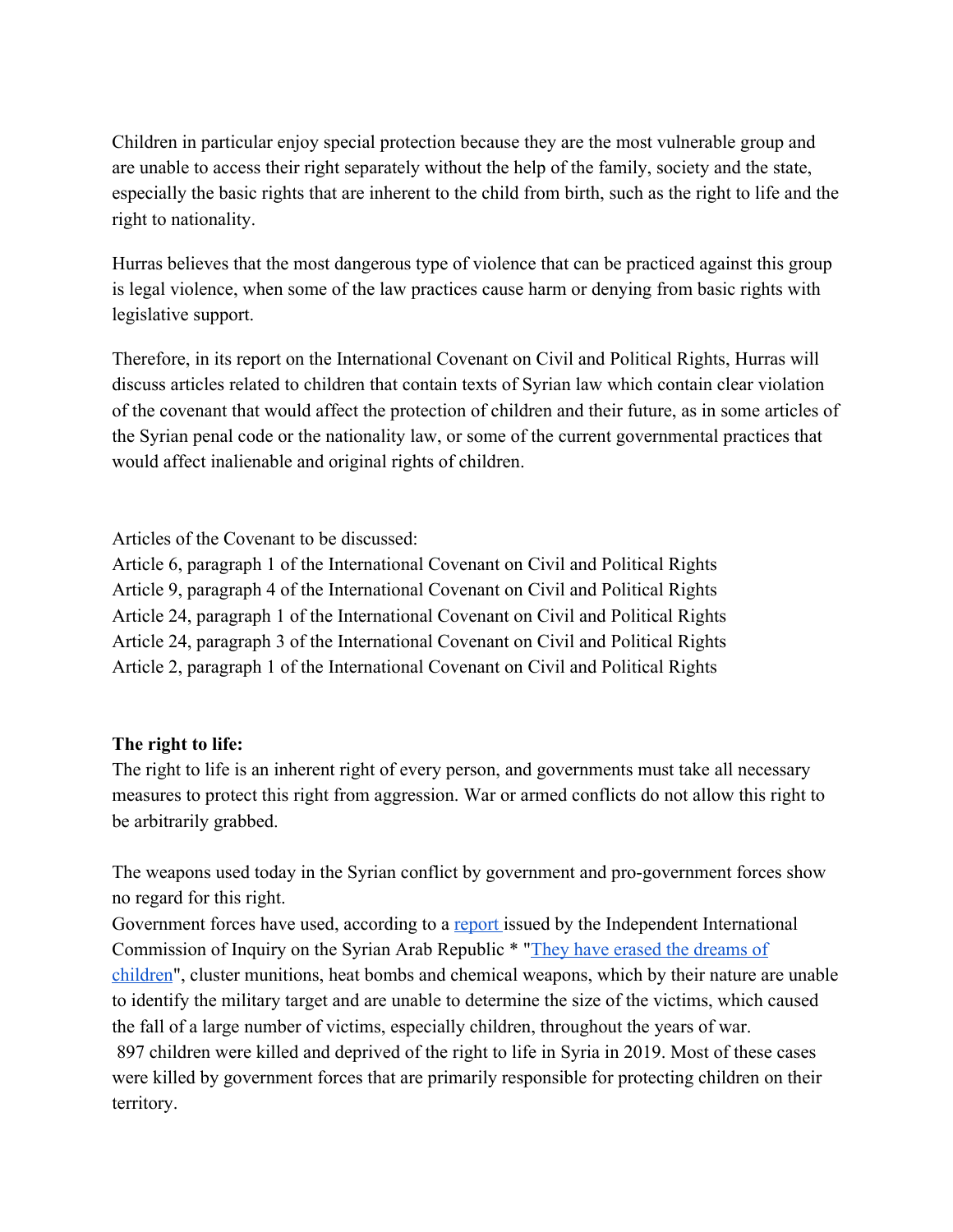This is what the United Nations emphasized in its report issued on the ninth of June 2020 on children and armed conflict.

These practices themselves are a clear violation of what the Syrian government has undertaken in accordance with Article 6 of the International Covenant on Civil and Political Rights, which states:

1. The right to life is an inherent right of every human being. And the law must protect this right. No one shall be arbitrarily deprived of his life.

# **Right to nationality:**

The right to a nationality is considered one of the most important rights that accompany an individual and directly affect his life, due to the fact that this right is linked to many other rights. However, Syrian law restricted this right to the blood right to give citizenship, and also gave the child to a Syrian mother and an unknown father the Syrian nationality, in two conditions:

The first is that the mother is a Syrian Arab

The second is that the birth takes place in Syria

Where Article 3 of the **Syrian Nationality Law** stipulates:

He/she is considered a Syrian Arab by law:

A - Whoever was born inside or outside the country to a Syrian Arab father.

B. Whoever was born in the country to a Syrian Arab mother and his lineage to his father was not legally proven.

Consequently, children born to a Syrian mother and a foreign father will not enjoy the Syrian nationality despite their residency in Syria and even if they spend their lives there, which greatly threatens their exposure to discrimination and deprives them of the rights to own and vote in the country in which they learned and grew up.

In addition, according to the law, the children of Syrian mothers who married a foreigner outside the country will be prohibited from granting their children Syrian nationality if the father is of unknown parentage, which exposes these children to the risks of statelessness.

Moreover, there are risks imposed by the current circumstances and the ongoing war in Syria, which resulted in the marriage of Syrian women to foreigners inside the country and they had children from them, but some husbands died, lost, divorced or moved to a third country and abandoned his Syrian wife with her children. Consequently, they are deprived of acquiring citizenship in the country they had to live in and they may not be able to obtain the nationality of the father and thus face the risks of statelessness and lack of rights.

This is in violation of Article 2 of the International Covenant on Civil and Political Rights, which stipulates Article 2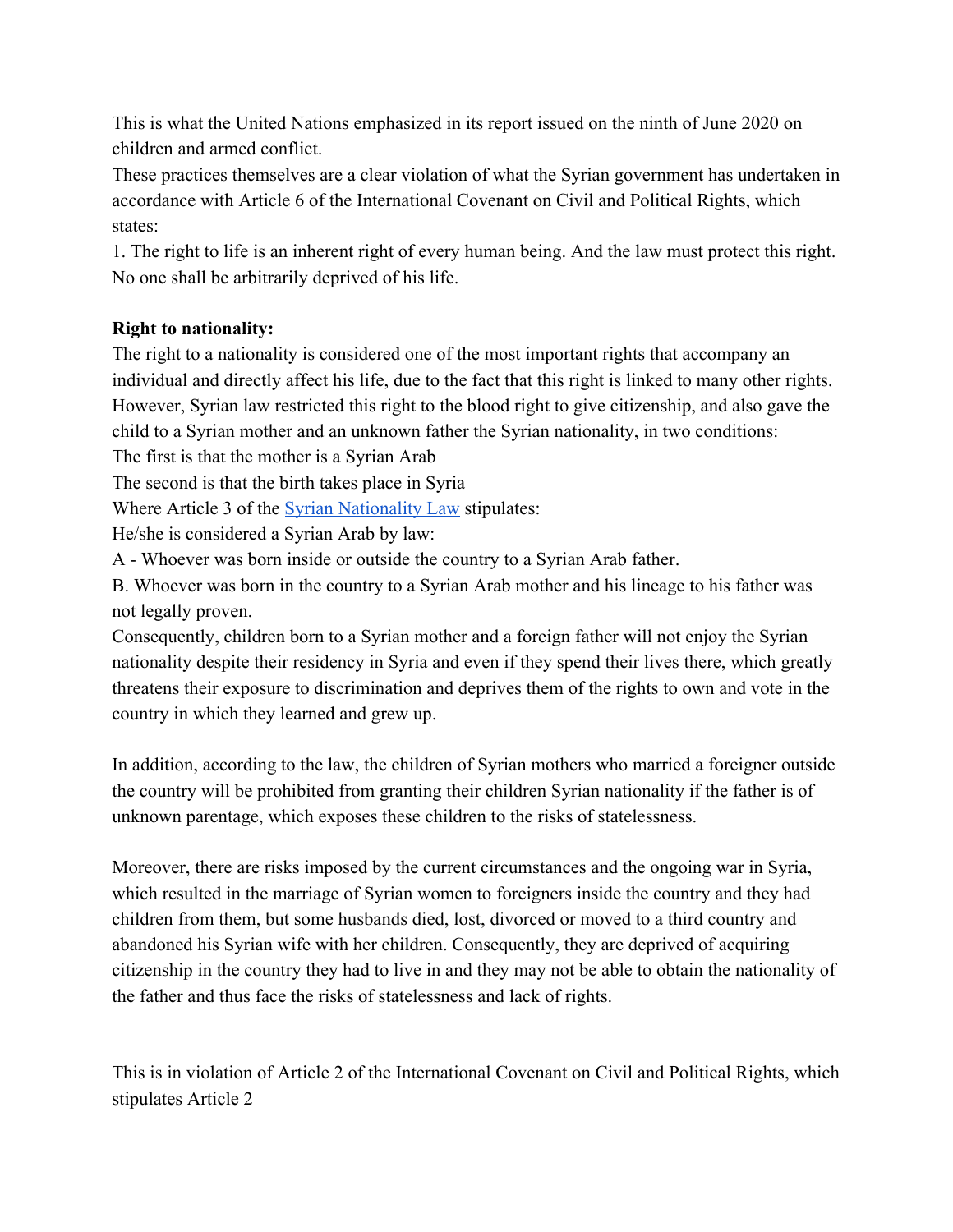1. Each state party to the covenant undertakes to respect the rights recognized therein, and to guarantee these rights to all individuals within its territory and within its jurisdiction, without any discrimination as to race, color, gender, language, religion, or political or other opinion, national or social origin, wealth, lineage, or other reasons.

It includes discrimination between men and women in the right to grant citizenship to children in addition to its violation of paragraph 3 of Article 24, which stipulates that "every child has the right to acquire nationality."

We should recall here the thousands of stateless individuals and children inside Syria despite the issuance of Legislative [Decree](http://parliament.gov.sy/arabic/index.php?node=201&nid=4451&RID=-1&Last=10058&First=0&CurrentPage=12&Vld=-1&Mode=&Service=-1&Loc1=&Key1=&SDate=&EDate=&Year=&Country=&Num=&Dep=-1&) No. 49 year 2011.

What failed to completely solve the problem of minorities in Syria, as the decree was limited to granting citizenship to Kurds registered as foreigners in the official records of the state according to the census that was carried out in 1962 by the Syrian government and did not address the rest of the minorities in Syria. Thousands of people who are not registered remain thus, either because they are not included in the census or because they do not belong to the category covered by the decree, and therefore they are still deprived to this day of their right to acquire nationality and thus deprived of most of their civil and political rights.

## **The right to protect a minor**

Article 24 of the International Covenant states:

 1. Every child, without any discrimination based on race, color, sex, language, religion, national or social origin, wealth or lineage, has the right to his family, society and the state to take the protection measures required by his being a minor.

While the covenant stipulated the responsibility of the state and society to take the protection measures required for a minor, texts in the Syrian law explicitly abandoned this protection, and even allowed for the minor to be hurt under a legal cover in a number of cases:

## [The Syrian Penal Code,](https://www.wipo.int/edocs/lexdocs/laws/ar/sy/sy013ar.pdf) in its Article 185 paragraph 1:

The law permits:

A) The forms of discipline inflicted on children by their fathers and teachers, in a manner permitted by public custom.

 Consequently, the law explicitly allowed for children to be subjected to beatings, whether in charge of care or teachers, in a manner permitted by custom, without any restriction on this authority, but rather leaving the matter of determining it to custom.